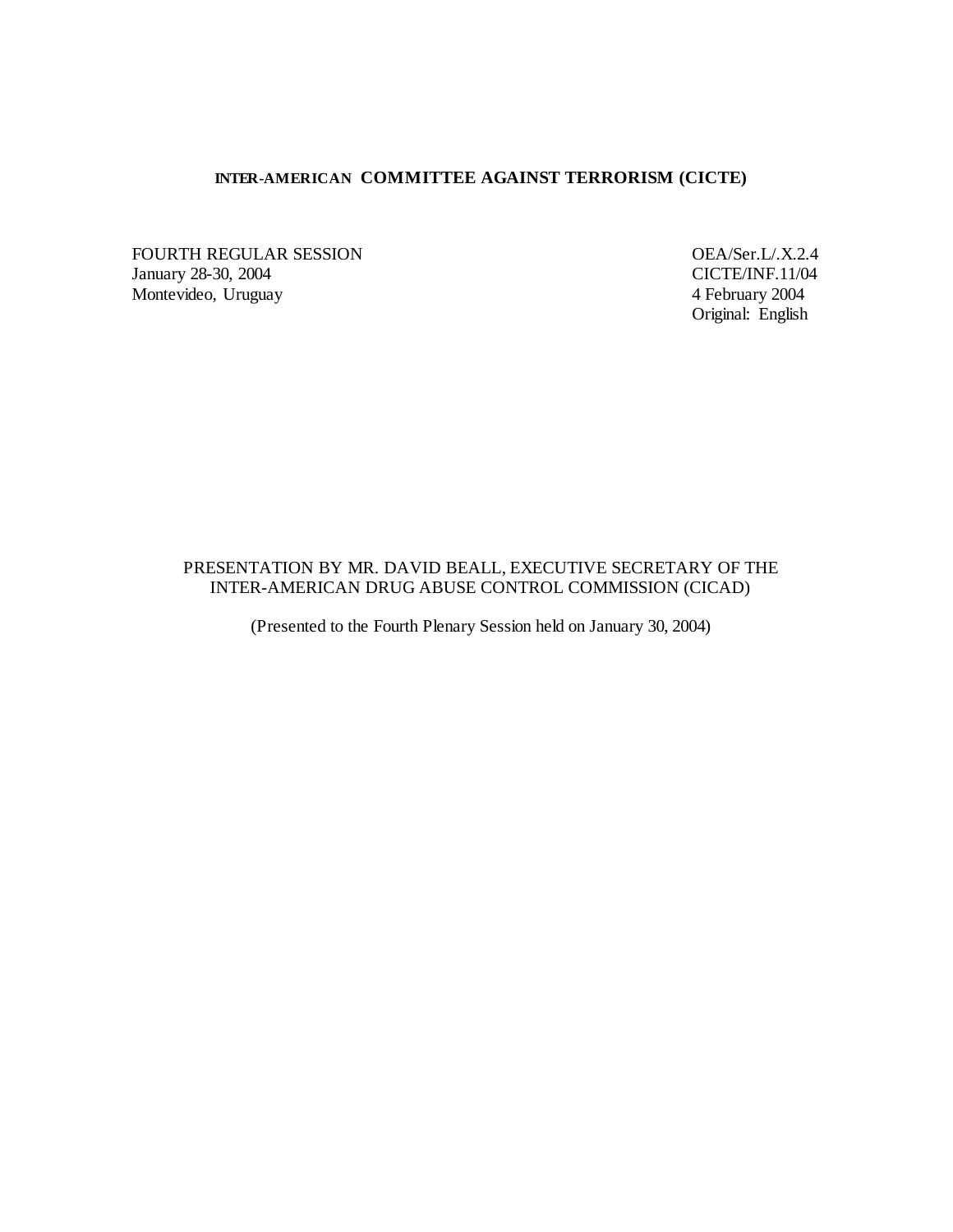## PRESENTATION BY MR. DAVID BEALL, EXECUTIVE SECRETARY OF THE INTER-AMERICAN DRUG ABUSE CONTROL COMMISSION (CICAD)

(Presented to the Fourth Plenary Session held on January 30, 2004)

It is appropriate that an organization such as CICAD should be part of a meeting of the Committee Against Terrorism. I thank you for the invitation.

My understanding is that the session has 2 principal goals:

- A. The first is the adoption of effective hemispheric strategies for the prevention, detection and eradication of terrorism. To that I would add "reaction": The things that countries do alone and together in reaction to acts of terrorism. The word reaction is not as welcome or as comforting as the word prevention, but it is as critical.
- B. The second principal goal here is inter-agency cooperation.

I am not sure I can distinguish between the 2 in terms of importance, but each is very different, and each must be present, must be real. That is, each must be seen to function. I need hardly say that the concern that exists throughout the hemisphere regarding governability and one of its key components, the proper role of the state, goes to the heart of anti-terrorism. The first requirement of a sovereign state is life. It is the protection of citizens from catastrophic attack. Any nation whose population does not have basic assurances regarding protection from the anarchy of terror quickly finds itself disintegrating economically and as a community unit.

For the strategy response, CICTE and CICAD have been developing an initiative that speaks to the readiness and capacity of national agencies to be effective on 2 cardinal points of cooperative strategy—prevention and reaction.

However, I would prefer to begin with the second goal, interagency cooperation–meaning within the OAS. Here I am speaking of working within established priorities across areas. My example is money laundering. It is a concern—a principal one—for CICAD as an anti-drug necessity. But it also has the same direct concern for CICTE. In addition, the typologies used by terrorists are frequently exactly the same as are used by traffickers. And I would add that the link between traffickers and terrorists will likely be the same as has developed between drugs and arms. Where one is found, there too will be found the other.

In thinking of this need for efficient work between areas of the OAS, we need to hold the idea of complementary and not duplication. The fact that one easily displaces the other can be found in the conclusions of the consultancy of Deloitte Touche, which were presented to the Permanent Council in November. But neither the problems we face nor the resources we have will permit such a strategy—duplication is not an answer.